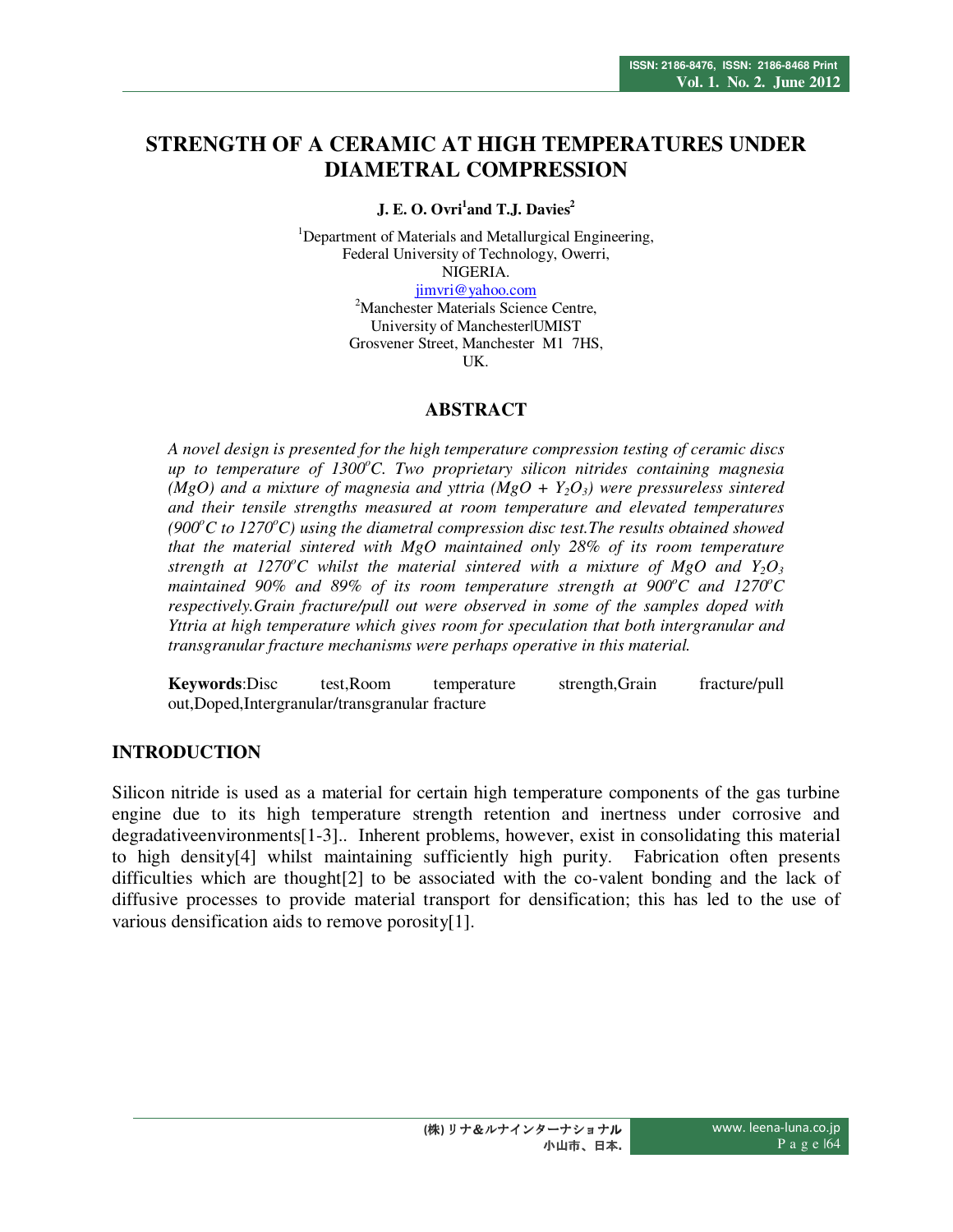| <b>Nomenclatures</b>           |                                                     |  |  |
|--------------------------------|-----------------------------------------------------|--|--|
| $^{\circ}C$                    | Temperature in degree centigrade                    |  |  |
| MgO                            | Magnesia                                            |  |  |
| $Y_2O_3$                       | Yttria                                              |  |  |
| Si <sub>3</sub> N <sub>4</sub> | Silicon nitride                                     |  |  |
| mm                             | Millimeters                                         |  |  |
| $^{\prime\prime}$              | Inches                                              |  |  |
| Pt/Pt-13%Rh                    | Platinium and platinium plus 13%Rubium thermocouple |  |  |
| $\sigma_c$                     | Tensile strength                                    |  |  |
| <b>MPA</b>                     | Megapascal                                          |  |  |
| AV                             | Average                                             |  |  |
| <b>SD</b>                      | <b>Standard Deviation</b>                           |  |  |
| <b>CV</b>                      | Coefficient of variation                            |  |  |
| <b>SEM</b>                     | Scanning electron microsope                         |  |  |
| $\mu$ m                        | Micronmeters                                        |  |  |

These densification aids often give rise to mechanical strength degradation at elevated temperatures because they solidify as glasses on the grain boundaries after sintering.Magnesia (Mgo) is often used as a densifying aid but it is widely recognized that this material produces a nitrogen containing glassy grain boundary phase which limits the use  $(4)$  at temperatures greater than 1200<sup>oC</sup>. Alternatively, yttria has been used to produce a more refractory grain boundary phase which promotes high temperature strengths. However, these refractory phases also appear to produce thermal instability in the material at intermediate temperatures  $(700 - 1100^{\circ}C)$ because the material exhibits an abnormal increase in thermal expension coefficient in this temperature range[4,5,6,7,8,9,10,11].

The work reported here is a part of a study on the fabrication and the mechanical strength of silicon nitride. In particular, the effect of sintering aid on the room and elevated temperatures of two proprietory silicon nitrides is investigated.

# **MATERIALS AND METHODS**

# **Materials**

Pressureless sintered silicon nitride (supplied by Turner and Newal Materials Research Limited, Trafford Park, Manchester) was used for the investigation. Two compositions were used: A, 95 wt.%  $Si_3N_4 + 5wt.$ % Mg0, B, 94wt.%  $Si_3N_4 + 1wt.$ % Mgo + 5wt.% Y<sub>2</sub>0<sub>3</sub>. The chemical composition of the silicon nitride is given in [1,3]. The dimensions of samples were nominally 20.454mm x 4.009mm.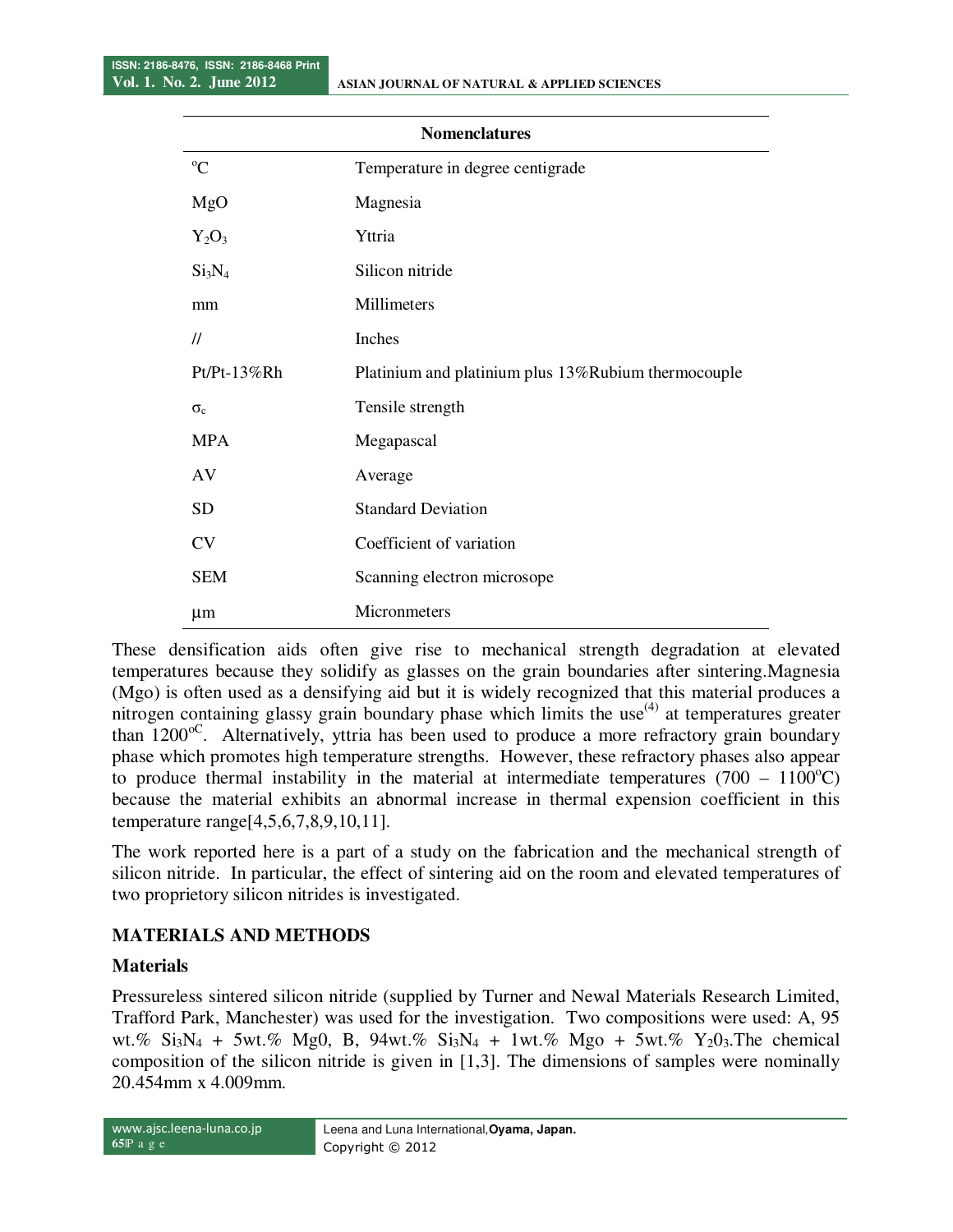# **Mechanical Test Procedures**

The room and elevated temperature compression disc tests were carried out in air using an instron testing machine (model TT-DML – A06 – 75) at a constant displacement rate of 0.2mm/min. Friction was assumed to be negligible in all cases[3].

#### **High temperature test rig**

The high-temperature test rig, designed to operate at temperatures up to  $1300^{\circ}$ C in air, was fabricated from a commercial alumina. The test fixture consisted of an alumina loading ram and a refractory brick base support (78.2 x 76.2mm). The loading ram was held in position with 50.8mm (2") mild steel to the Instron testing machine.

The fixture was designed in such a way that it ensured that the ram and base support would be axially aligned during loading.

The whole setup was assembled into a square section furnace (460mm x 460mm) at room temperature. The furnace was electrically heated using a silicon carbide element. Silicon carbide plates were cemented onto the surface of both the ram and the support base. The silicon carbide was preferred to alumina for base facing because it was not susceptible to failure by thermal shock. The test rig is shown in Figure 1.



**(**株**)** リナ&ルナインターナショナル 小山市、日本**.**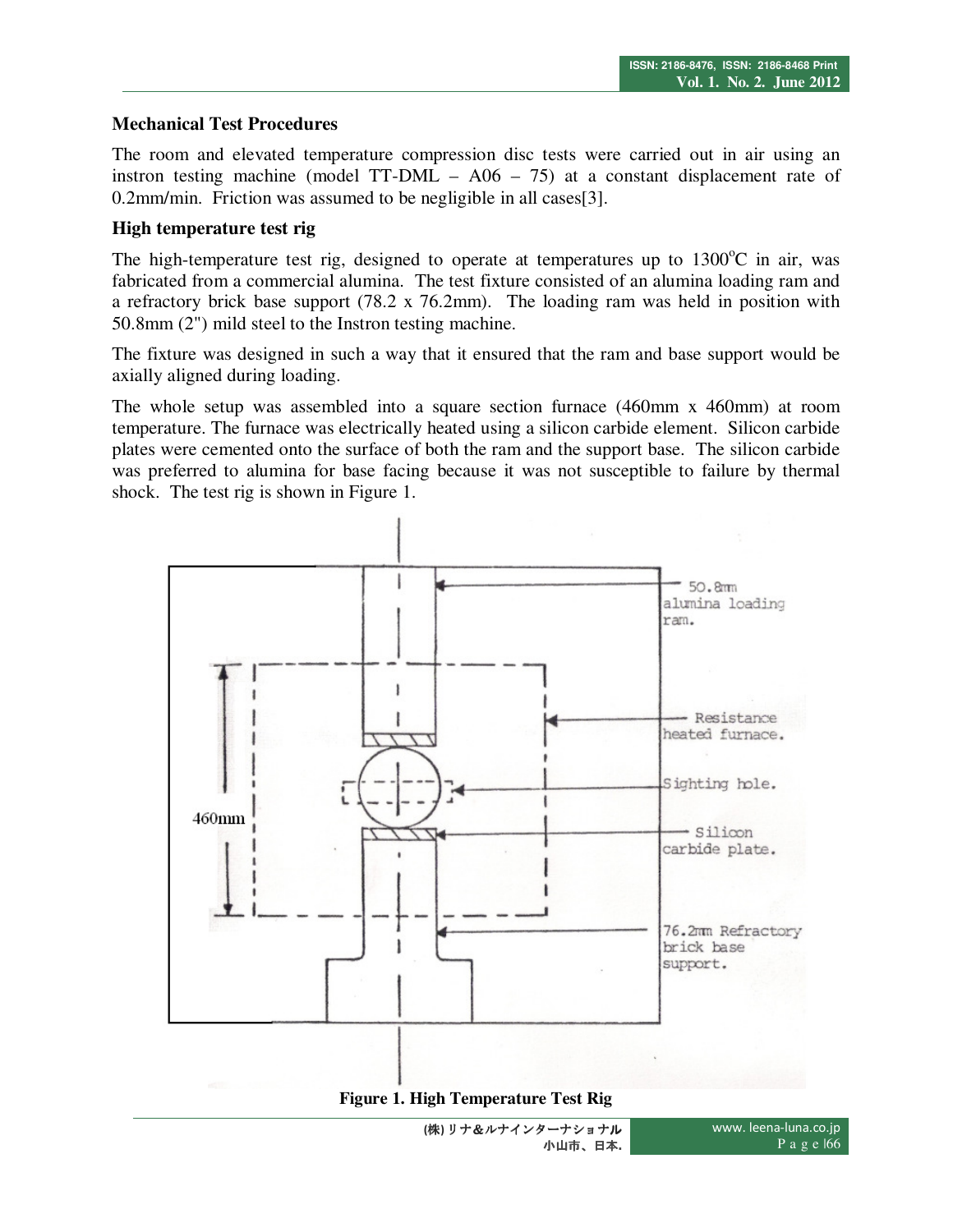#### **High temperature test**

The specimens were placed on the test fixture in the furnace at room temperature and the furnace was switched on. The tests were conducted at  $900 \pm 10^{\circ}$ C and  $1270 \pm 10^{\circ}$ C after holding at the operating test temperatures for about 30 minutes. The test temperature was determined using a Pt/Pt – 13%Rh thermocouple placed just beneath and within 3mm of the centre of the specimen. Five samples were tested for each material.

## **RESULTS AND DISCUSSION**

#### **Effect of Temperature On The Strength Of Silicon Nitride**

The results on the effect of temperature on the strength of pressureless sintered silicon nitride are shown in Table 1 and displayed in Figure 2.

| <b>Material</b>                           | Temperature of Test $(^{\circ}C\text{+}20^{\circ}C)$ |                 |                 |
|-------------------------------------------|------------------------------------------------------|-----------------|-----------------|
|                                           | Room $(20^{\circ}C)$                                 | 900             | 1270            |
|                                           | $\sigma_c$ (MPa)                                     | $\sigma_c(Mpa)$ | $\sigma_c(Mpa)$ |
|                                           | 111.25                                               |                 | 29.22           |
|                                           | 115.95                                               |                 | 30.70           |
| $\mathbf{A}$                              | 119.28                                               |                 |                 |
|                                           | 128.25                                               |                 | 31.93           |
|                                           | 131.12                                               |                 | 38.68           |
|                                           | 121.17                                               |                 | 40.38           |
| Average (AV)                              | ±7.46                                                |                 | 34.18           |
| Standard deviation(SD) Coefficient        | 6.2                                                  |                 | 4.43            |
| of variation(CV) $(\%)$                   |                                                      |                 | 13.0            |
|                                           |                                                      |                 |                 |
|                                           | 121.11                                               | 107.23          | 106.54          |
|                                           | 122.35                                               | 107.15          | 108.98          |
| $\bf{B}$                                  | 125.35                                               | 112.38          | 110.18          |
|                                           | 126.65                                               | 113.63          | 111.83          |
|                                           | 127.68                                               | 118.58          | 118.95          |
| Average(AV)                               | 124.63                                               | 111.79          | 111.30          |
| <b>Standard Deviation(SD) Coefficient</b> | $+2.51$                                              | ±4.28           | ±4.76           |
| of Variation(CV) $(\%)$                   | 2.0                                                  | 3.8             | 4.3             |

#### **Table 1.Room and High Temperatures Strengths for Pressureless Sintered Silicon Nitride Using the Diametral Disc Test**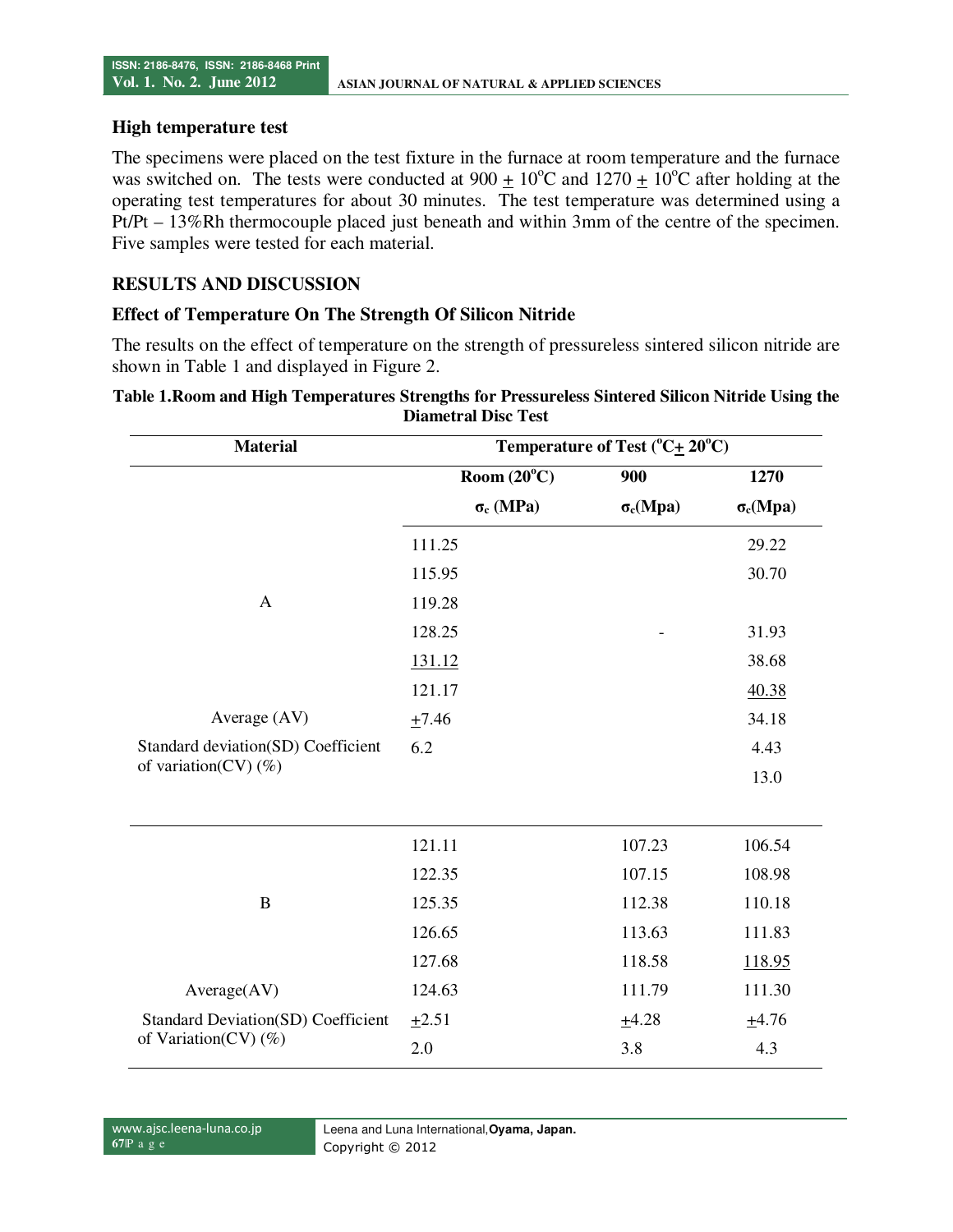

**Figure 2.Effect of Temperature on the Tensile Strength of Pressureless Sintered Silicon Nitride Using the Diametral Disc Test** 

The arithmetic mean of the room and elevated temperature strengths listed in Table 1, showed that material A has a mean room temperature strength of 121.17MPa and a standard deviation of + 7.46MPa and co-efficient of variation of 6.3% whilst the mean elevated temperature strength at 1270 $\degree$ C is 34.18 MPa, standard deviation of 4.43 MPa and a coefficient of variation of 13%. Material B, the mean room temperature strength is 124.63 MPa, standard deviation of + 2.51 MPa and coefficient of variation of 2%. The elevated temperatures strengths were as follows: Mean strength is 111.79 MPa, standard deviation is  $+4.28$  and coefficient of variation is 3.8% for 900<sup>o</sup>C and for 1270<sup>o</sup>C, the mean strength is 111.30 MPa, standard deviation is  $\pm$  4.76 MPa and coefficient of variation is 4.3%.

It is reported in the literature[12,13,14] that magnesia doped silicon nitride suffers from high temperature strength degradation at about  $1200^{\circ}$ C partly due to the formation of a nitrogen silicate glass during densification. This grain boundary phase is believed to soften at about  $1200^{\circ}$ C and hence the use of these materials is limited to  $1200^{\circ}$ C. Yttria doped materials are reported to possess higher temperature strengths partly due to the more refractory grain boundary phase formed during densification, [5,15] these materials are however, believed to suffer from intermediate temperature strength degradation due to chemical instability (700 – 1100 $^{\circ}$ C) [16,17].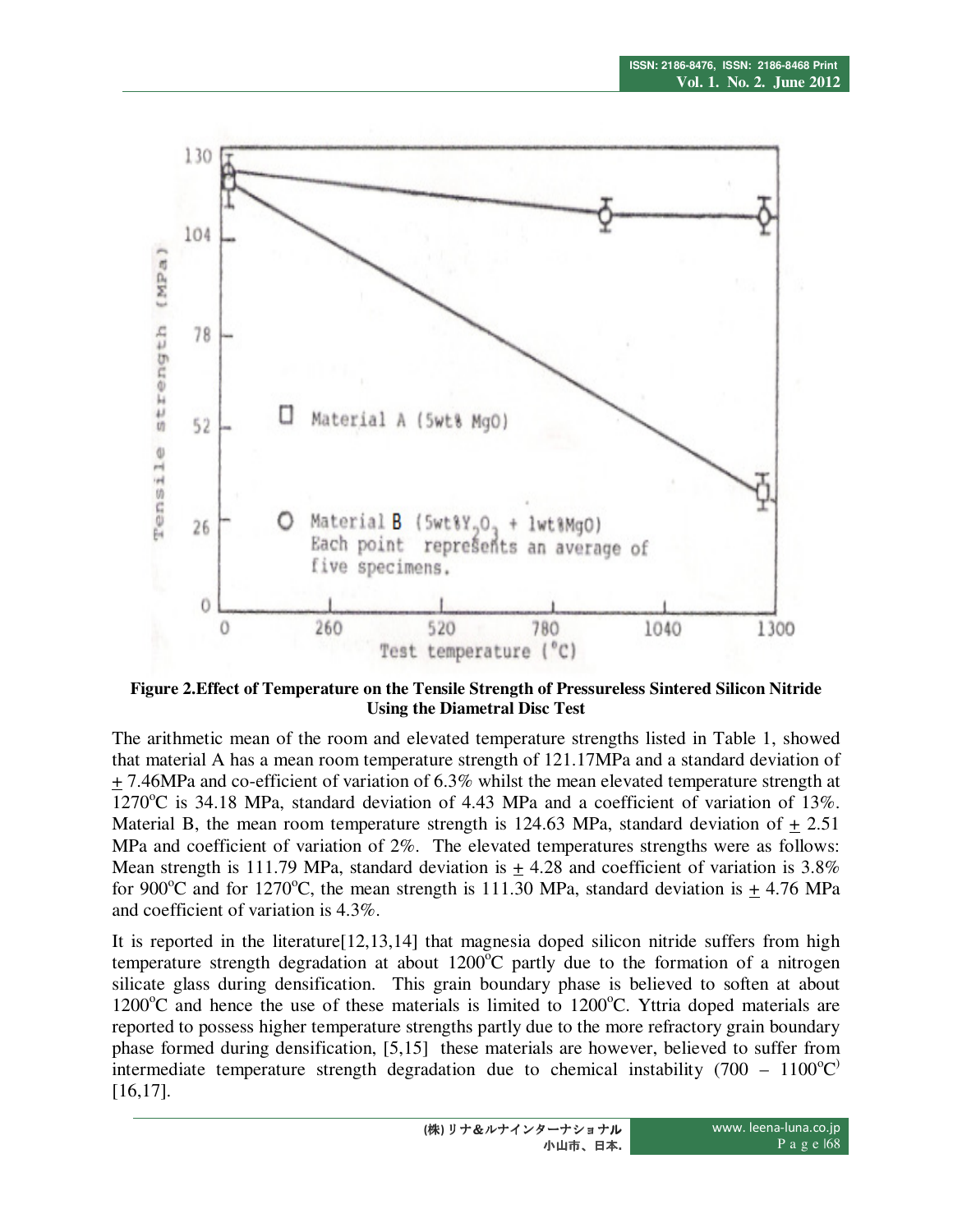To investigate the synergistic action of yttria and magnesia as densification aids, two materials were chosen, material A (5wt% MgO) and (1wt.% MgO + 5wt.%  $Y_2O_3$ ) material B. The MgO in material B is expected to provide its good sinterability whilst the yttria is expected to provide a refractory phase. The results shown in Table I and displayed in Figure 2 show that the material sintered with 5wt.%MgO suffered a drastic strength degradation at  $1270^{\circ}$ C (only maintained about 28% of its room temperature strength). The implication of this experimental observation is that the use of this material from mechanical strength view point is limited to about  $1200^{\circ}$ C which gives some experimental backings to previous reports [12,13,14,16,17] on the high temperature mechanical strength capability of magnesia doped silicon nitride.

The yttria and magnesia doped material maintained its mechanical relative strengths throughout the range of the temperature of the test. It maintained 90% of its room temperature strength at 900 $^{\circ}$ C and only dropped to 89% at 1270 $^{\circ}$ C. No drastic strength degradation was observed at 900 $^{\circ}$ C contrary to previously held views[12,13,17]. The synergy of the mixture of yttria and magnesia as densification aids in the enhancement of the high temperature strength of pressureless sintered silicon nitide in this study is of great interest and a paper on the high temperature strength of yttria doped pressureless sintered silicon nitride will soon be submitted for possible publication.It is only then that the synergistic action of the mixture of yttria and magnesia can be evaluated qualitatively. However, the results are in qualitative agreement with delayed fracture strengths for hot-pressed yttria doped silicon nitride for the same temperature range reported by Weiderhorn and Tighe[18].It is suggested however,that further work especially longer exposure time before strength testing, before a firm conclusion can be drawn on the behaviour of this material at intermediate temperatures.

The spread of the strength data which is indicated by the standard deviation and coefficient of variation are larger for the materials tested at the elevated temperatures. For the two materials, the coefficient at the elevated temperatures is almost twice of those at room temperatures. This experimental observation implies that more severe flaws were encountered at elevated temperatures.

Failures at elevated temperatures are affected by various processes[19,20] such as:

- a. nucleation and growth of cavities and crack,
- b. linking up of cavities to form bigger cracks and the growth of these cracks (or preexisting flaws), to form critical-size flaws for spontaneous failures, and,
- c. crack healing and blunting.

It is seen from the fractographs of some of the specimen at elevated temperatures that nucleation and growth of cavities was probably one of the fracture processes that occurred; the pores were generally larger and less regular in shape and disposition at high temperatures (plate 2). The change in the coefficient of variation is believed to be due partly to the change in size and shape of the pores at elevated temperatures.

#### **Fracture Modes/Fractographs**

#### **Fracture modes**

Specimen were visually examined to try and identify the types of fracture. In general, in specimen where valid tensile fractures occurred, the triple-cleft fracture pattern occurred more frequently in all materials both at the room and elevated temperatures. Typical room and elevated temperatures fracture modes are shown in plate 1.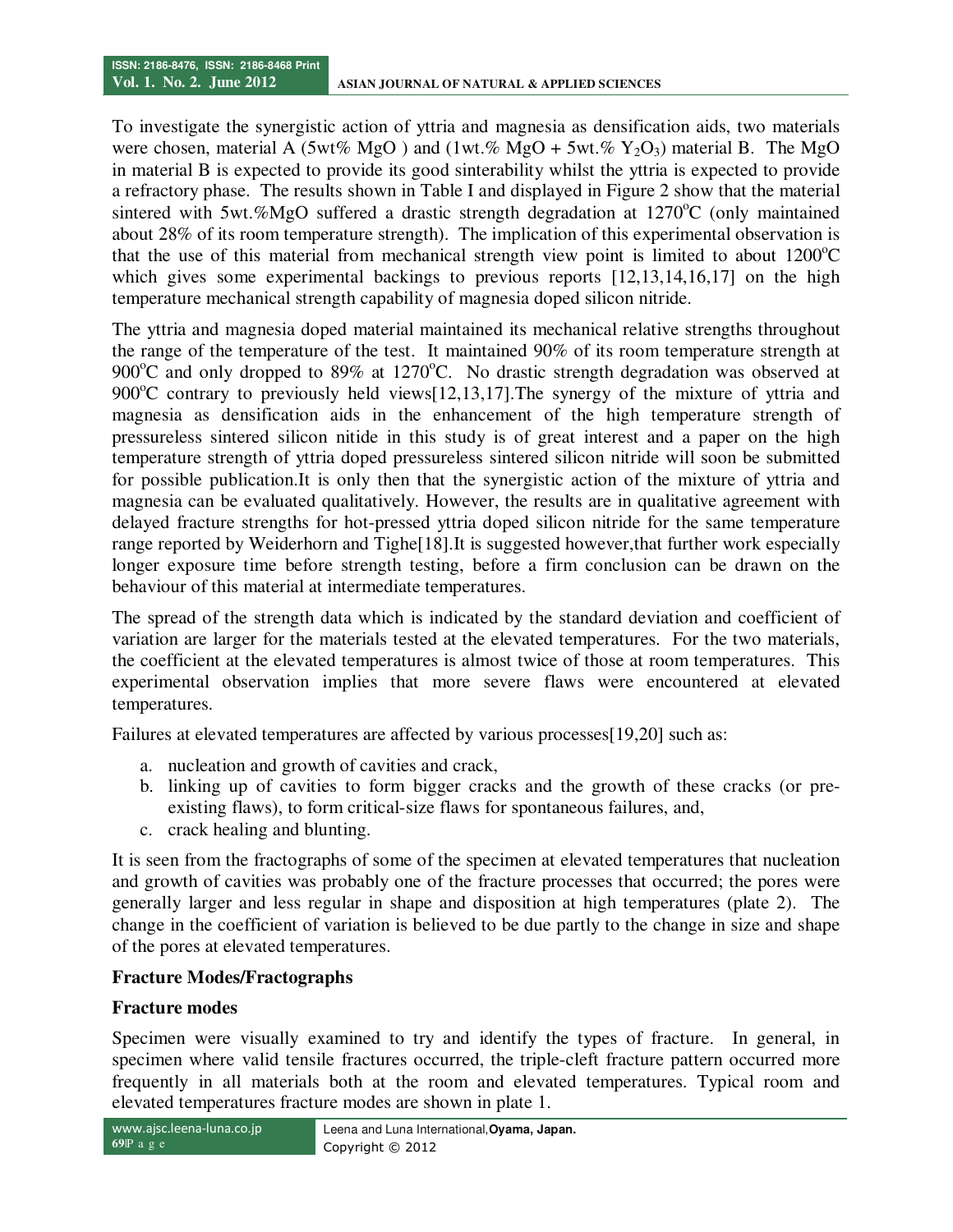

**Plate 1: Typical Room and Elevated Temperatures Fracture Modes for Pressure lessSintered Silicon Nitride** 

Plate 1A gives the room temperature fracture modes for the silicon nitride. A(i) shows a normal tensile fracture behaviour with a single fracture plane parallel to the loading direction whilst a triple-cleft fracture is shown in 1A(ii), the specimen fractures into four pieces with fracture consisting of a central normal plane fracture (as in A(i) above) and two nominally co-linear fracture on either side of the central fracture; these two fractures have a tongue-and-groove profile. 1A(iii) shows a specimen that fractured in a triple-cleft mode without a central fracture plane but containing two smaller fractures displaced nominally equidistant from the central axis.

It is evident that the left side fracture is of a central crack type A(i) and the right side fracture a tongue-and-groove type A(ii).

1B and C gives the elevated temperatures fracture modes for the two materials. B(i) is a type A(i) fracture with small deflection from the vertical plane similar to A(iii). B(ii) fracture with the two fractured portions displaced symmetrically about the central vertical plane.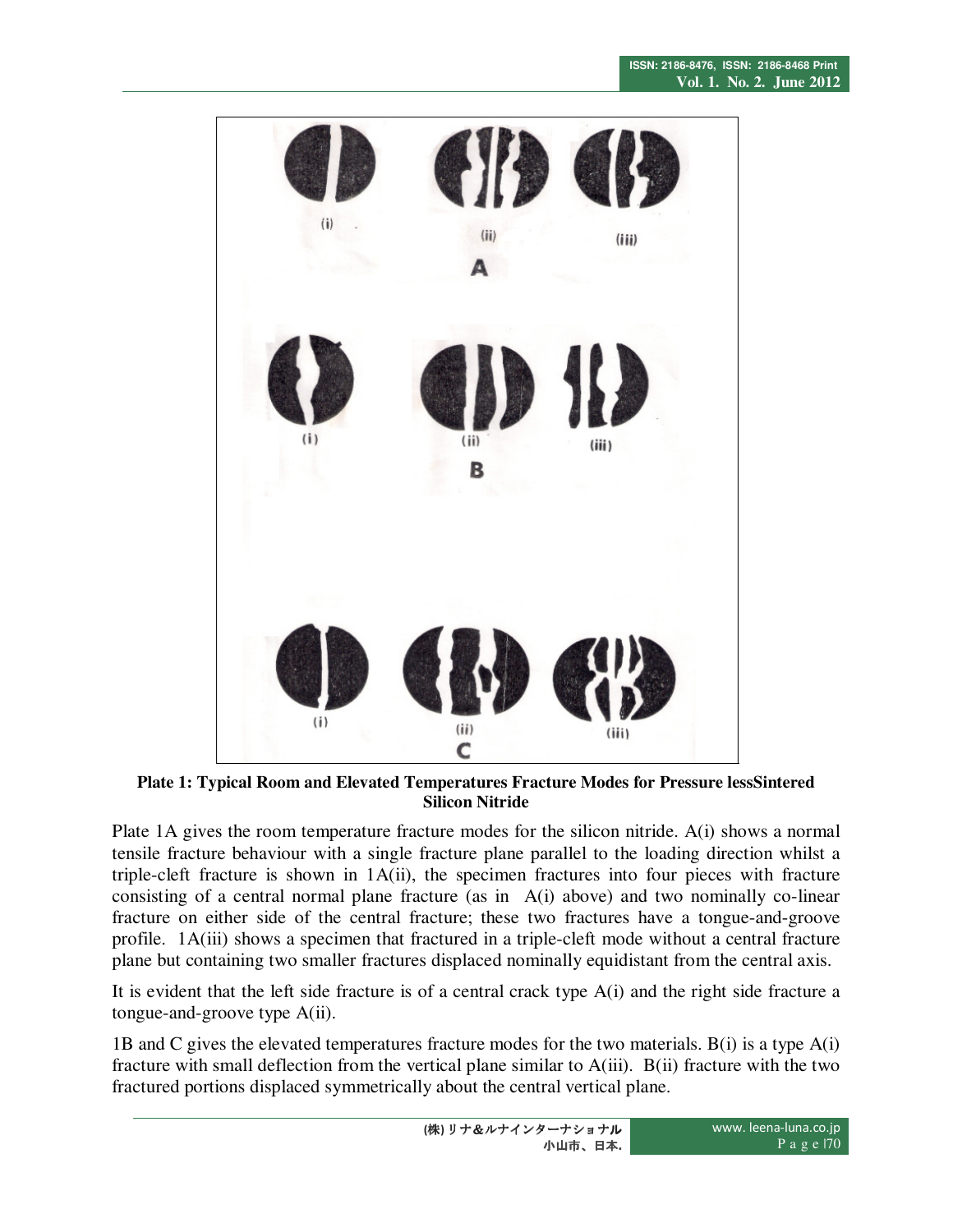$C(i)$  is a type A(i) fracture.  $C(ii)$  is a type A(ii) fracture but where the central crack has not propagated to fracture. C(iii) is a type A(ii) fracture with the two centrally displaced pieces also fractured in the horizontal plane at mid-section. It is seen from the foregoing that the fracture modes for silicon nitride is independent of temperature.

# **Fractography**

Fractographic examinations of some of the test specimens were made using the Scanning Electron Microscope (SEM). Fracture origins were usually at some interior positions, nearly always at the centre of the discs and never at the loading arcs. Examinations of some of the fractured specimens indicated that fractures were caused by sub-surface and internal defects. Plate 2A shows a room temperature fracture surface with pores of comparable size with the grain. 2B shows a nominally planar fracture surface for material B with some mode of fracture occurring over the fracture surface; no obvious effect of grain pull out, porosity or inclusion on the mode of fracture.

Failures at elevated temperatures were associated with pores. Plate 2C shows some fracture surfaces of some of the high temperature specimens. It shows general fracture surfaces with pores larger than the grains of the specimens, these pores were generally larger than those observed at room temperature for the same material (compare plate 2A). Plate 2D shows a high temperature fracture specimen (material B), there is evidence of grain pull out/fracture on this specimen.



**Plate 2A. SEM Room Temperature Fractograph** 

Showing pores on fracture surface (arrowed) of size comparable with the grain size. Pores were generally less than 1µm in average diameter.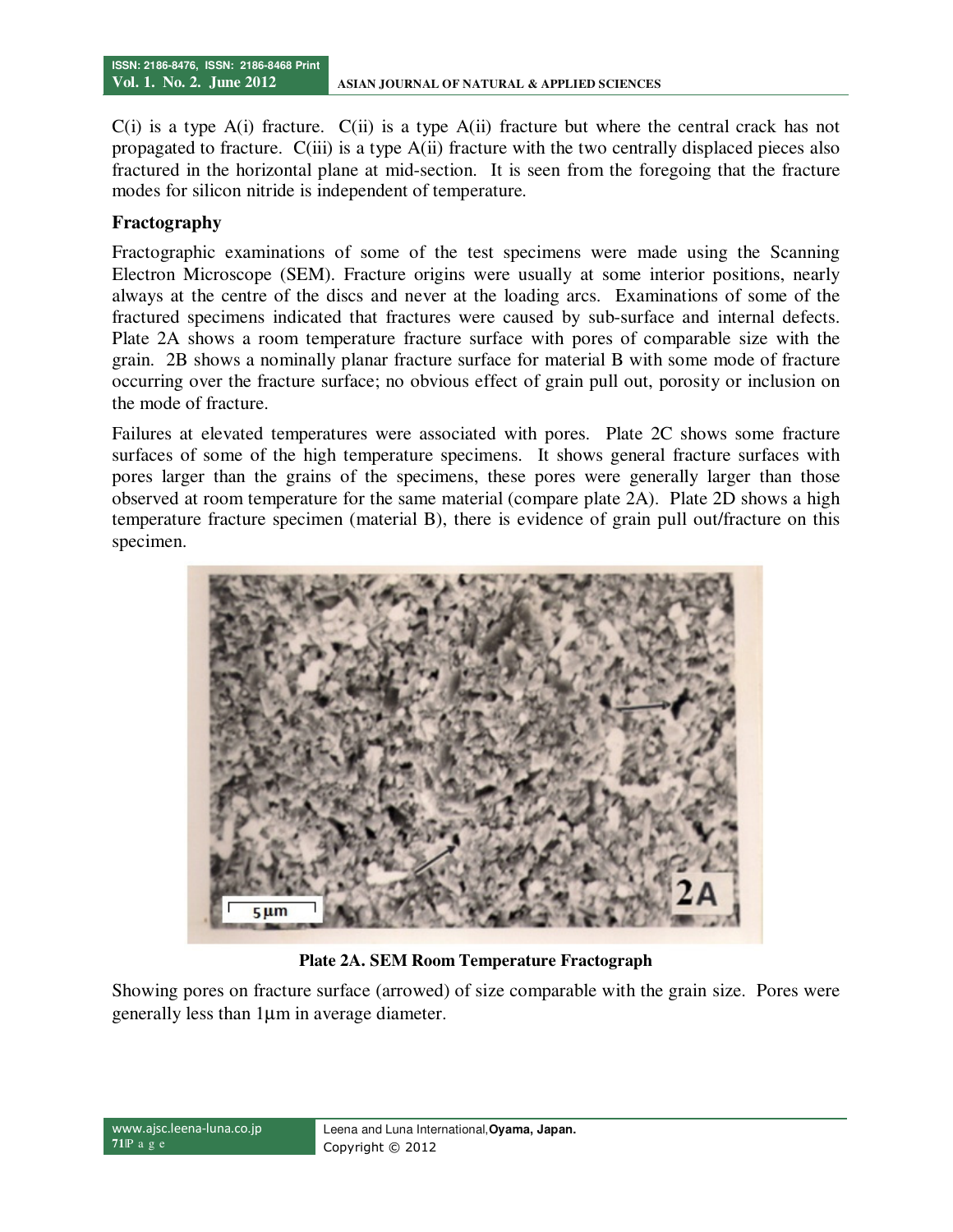

**Plate 2B.SEM Room Temperature Fractograph** 

Nominally planar surface with a single mode of fracture occurring over the entire fracture surface: no obvious effect of grain pull out, porosity or inclusion on the mode of fracture.



**Plate 2C.SEM Elevated Temperature Fractograph** 

Showing general fracture surface with enlarged irregular pores (arrowed).These pores are generally larger than those observed at room temperature for the same material (compare plate 2A). Most of these pores were less than 1µm in length although a few were in the range 1µm to 5µm in length.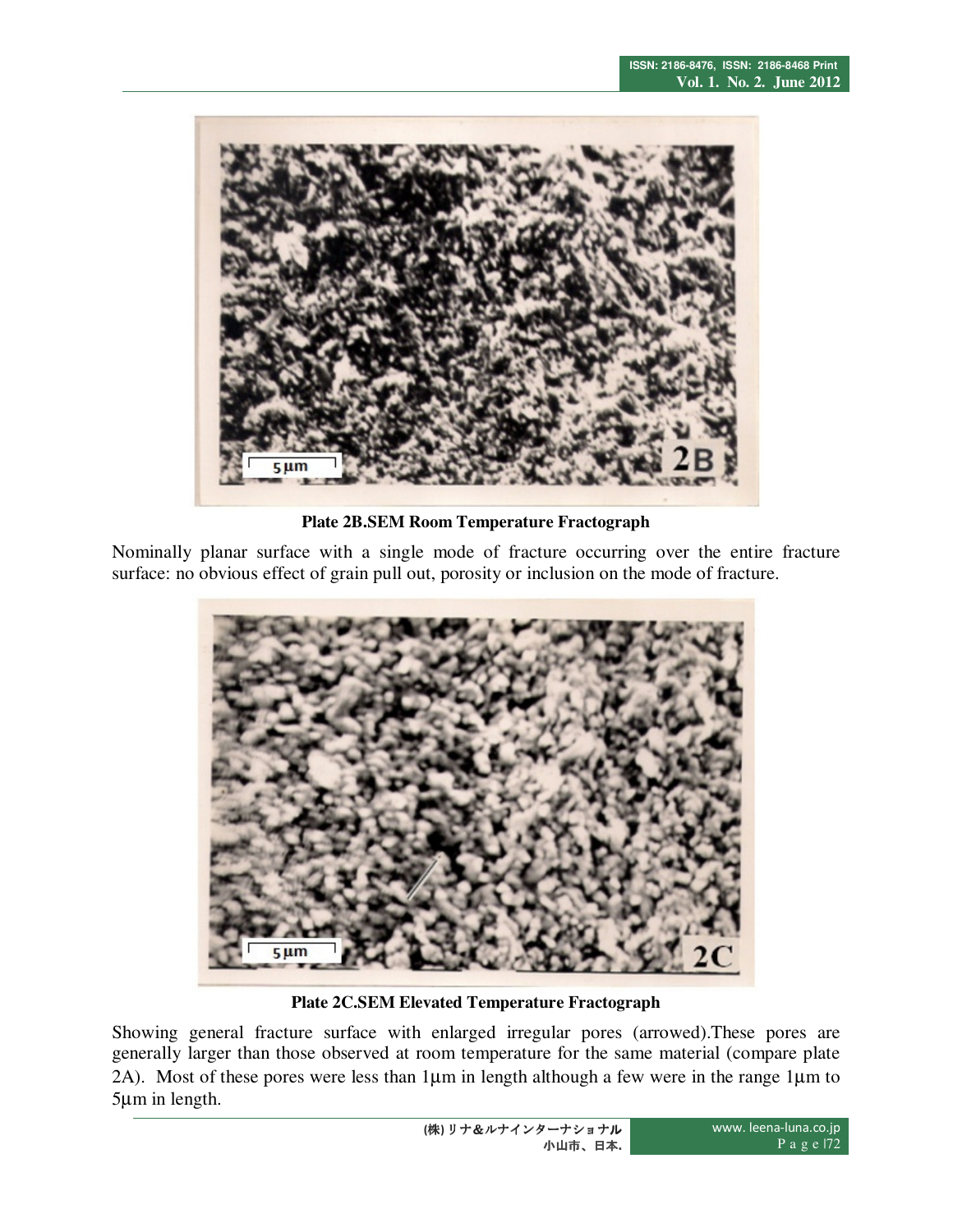

**Plate 2D.SEM Elevated Temperature Fractograph** 

General fracture surface showing suspected grain fracture/pull out (arrowed); this was not observed with the room temperature specimens (compare plate 2B). grains were found to be in the range 1µm to 5µm in average diameter

# **CONCULSION**

The following conclusions could be made from this study:

- 1. Yttria doped silicon nitride retained about 90% of its room temperature tensile strength at 900 $^{\circ}$ C and 89% at 1270 $^{\circ}$ C; the magnesia doped silicon nitride had only 28% of its room temperature tensile strength.
- 2. The fracture modes of room and elevated temperatures for silicon nitride doped with yttria and magnesia are similar.
- 3. Grain fracture/pull out were observed in some of the silicon nitride tested at elevated temperatures, this must have been responsible for the maintenance of the high temperature strength of these materials
- 4. Fracture of silicon nitride at elevated temperatures was found to be associated with pores, these pores were larger than those at room temperature.
- 5. Higher scatters in strength data were observed for silicon nitride tested at elevated temperatures (the scatter were almost twice the values of those obtained at room temperature).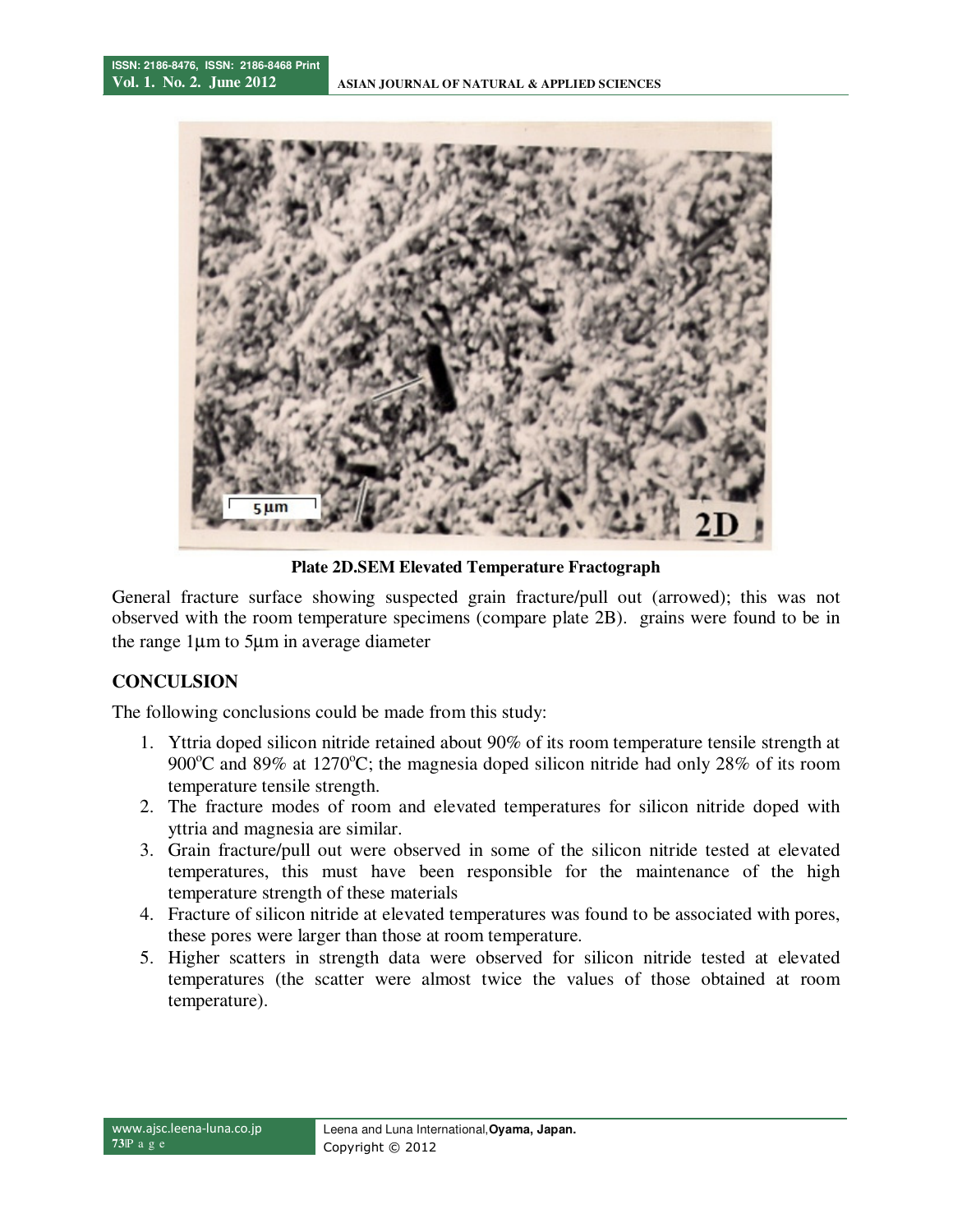# **REFERENCES**

1. Ovri, J. E. O. and Davies, T. J., (1988),Effect of Composition on the Fracture Strength of Hot-Pressed Silicon Nitride, *Journal Material Science, 23, 1817 – 1824.* 

2. Ovri, J. E. O. and Davies, T. J., (1988) ,Effect of Composition on the Fracture Strength of Sintred Silicon Nitride, *In Science of Ceramics 14,* 607-613.

3. Ovri, J. E. O., Oct.(1986 ),*Diametral Compression of Silicon Nitride*,Ph.D Thesis, University of Manchester.

4. Ovri,J.E.O.,Davies,T.J., (1987),Diametral Compression of Silicon Nitride, *Journal of Materials Science and Engineering*,96,109-116.

5. Tsuge, A. Nishida, K. and Komatsu, M., (1975) ,Effect of Crystallizing the Grain Boundary Glassy Phase on the High Temperature Strength of Hot-Pressed Silicon Nitride Containing Yttria, *Journal American Ceramics Society*, 58 (7 – 8) ,323 – 326.

5. Riley, F. L., (2004), Silicon Nitride and Related Materials, *Journal American Ceramics Society,* 83(2) 245.

6. Barry Carter, M., Grant Norton, M. (2007), *Ceramic Materials: Science and Engineering, Springer*, 27, ISBN 0387462708*.* 

7. Lee, M. R. et al (1995),Nierite(Si3N4),a New Mineral from Ordinary andEnstatiteChondrites*, Meteoritics*30: 387*.* 

8. Nishi, Y., Doering, R. (2000),Handbook of Semiconductor Manufacturing Technology, *CRC Press*, 324 – 325.

9. Chaudhuri, M. G. et al (2008), A Novel Method for the Synthesis of  $\Box$  -Si<sub>3</sub>N<sub>4</sub>Nanowares by Sol-Gel Route *,Science, Technology of Advanced Materials*, 9(3):033001*.* 

10. Sangster, R. C. (2005), Formation of Silicon Nitride: From the  $19<sup>th</sup>$  to the  $21<sup>st</sup>$  Century – Material Science Foundations (Monograph Series) 22 – 24*. Transaction Technology Publications,* ISBN 0878494928*.* 

11. Ziegler, G. et al (1987),Relationship Between Processing,Microstructures and Properties of Dense and Reaction-Bonded Silicon Nitride*, Journal of Material Science,* 22 (9), 3041 – 3086.

12. Wild, S., Grievson, P., Jack, K. H. and Latimer M. J. ,( 1972), The Role of Magnesia in the Hot-Pressed Silicon Nitride, *In Special Ceramics 5,*

*Ed. P. Popper, British Ceramics Research Association, Stoke-on-Trent,325 – 395.* 

13. Gazza, G. E. and R. N. Katz, (1978),Grain Boundary Engineering in Non-Oxide Ceramics*, Materials Science Research, Vol. 11, July, 547 – 557.* 

14. Terwilliger, G. R. and Lange F. F.,( 1995),Pressureless Sintering of Si3N4, *Journal Material Science,* 10(7), 1169 –1174.

15. Richardson, D. W., (1973), Effect of Impurities on the High Temperature Properties of Hot-Pressed Silicon Nitride, *American Ceramics Society Bulletin,* 52 (7) 560 – 569.